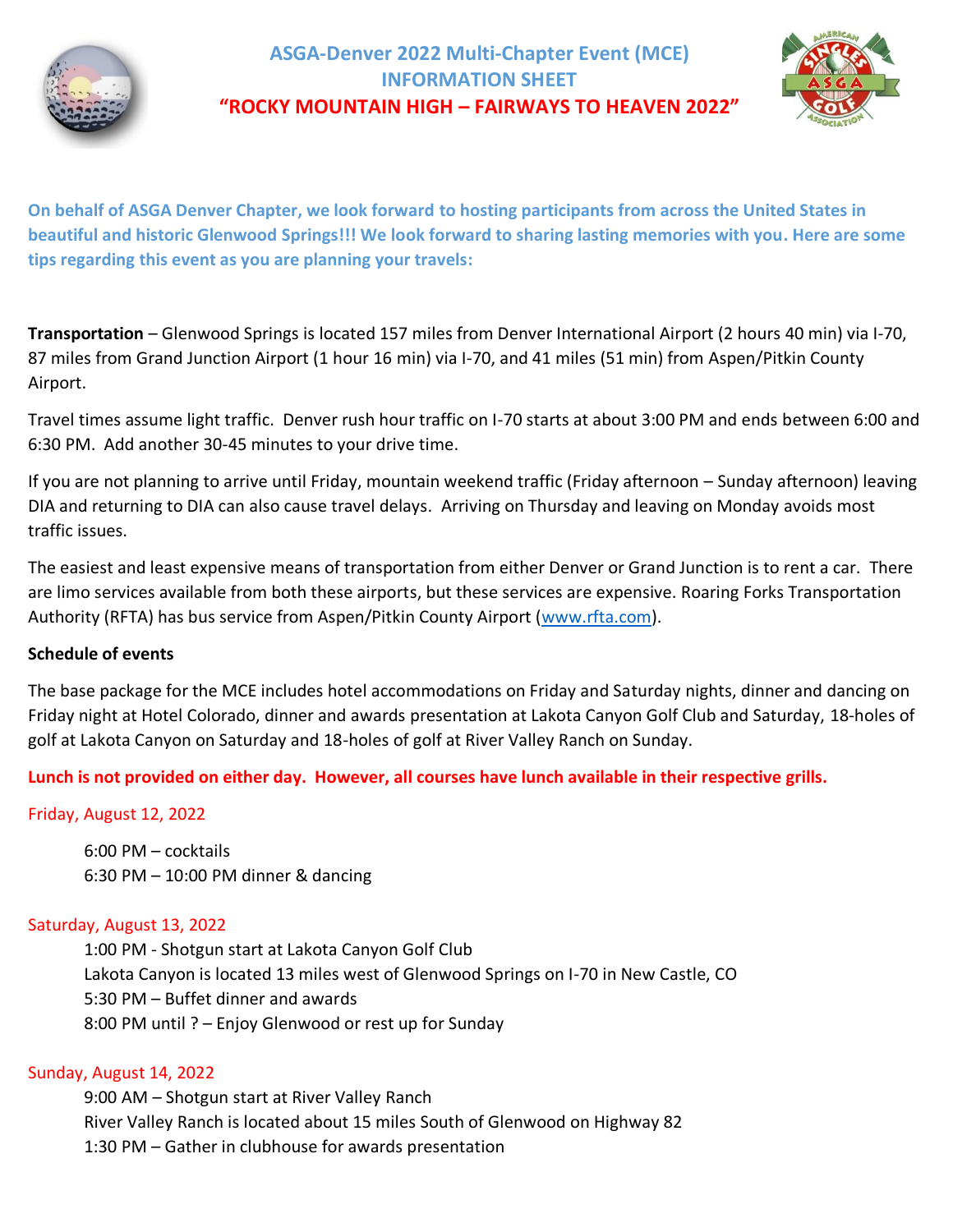# **Optional Play days**

## Friday, August 12, 2022

Ironbridge Golf Club – Currently, we have 12 tee times scheduled beginning at noon with the last foursome out at 1:50. The course is flexible regarding the number of tee times and we can add additional tee times if necessary. Tee times are the luck of the draw.

Ironbridge is located 6 miles south of Glenwood Springs on Highway 82 and Colorado Road 109.

# Monday, August 15, 2022

Gypsum Creek Golf Course – Currently, we have 10 tee times beginning at 8:54 AM – 10:42 AM.

Gypsum Creek is located 25 miles East of Glenwood Springs on I-70. Travel time is about 30 minutes. It is on the way back to Denver

# **Touring**

If you are planning to arrive before the MCE (recommended if you have the time) or to extend your stay beyond the MCE (why not do both), please refer to the websites listed below to help you plan.

[www.visitglenwood.com](http://www.visitglenwood.com/)

<https://www.postindependent.com/news/special-sections/menu-magazine-spring-2022/>

[www.glenwoodhistory.com](http://www.glenwoodhistory.com/)

<https://www.cogs.us/211/City-Maps>

<https://www.glenwoodchamber.com/publications/>

<https://www.colorado.com/activities/wine-wineries>

Downtown Glenwood Springs is a short walk from our hotel. Take a look at these websites for restaurants, white water rafting, hiking, vineyard tours, and lots more.

### **Hot Springs**

For information on local hot springs, see the links below:

Glenwood Hot Springs – [www.hotspringspool.com](http://www.hotspringspool.com/)

Iron Mountain Hot Springs – [www.ironmountainhotsprings.com](http://www.ironmountainhotsprings.com/)

South Canyon Hot Springs – Very rustic, requires some hiking to get there. Google South Canyon Hot Springs

### **Miscellaneous Information**

- Registration is open.
- Registration will close on June 30, 2022.
- If we meet capacity of 120 attendees prior to the closing date, we will establish a wait list based on the postmark dates of registration forms